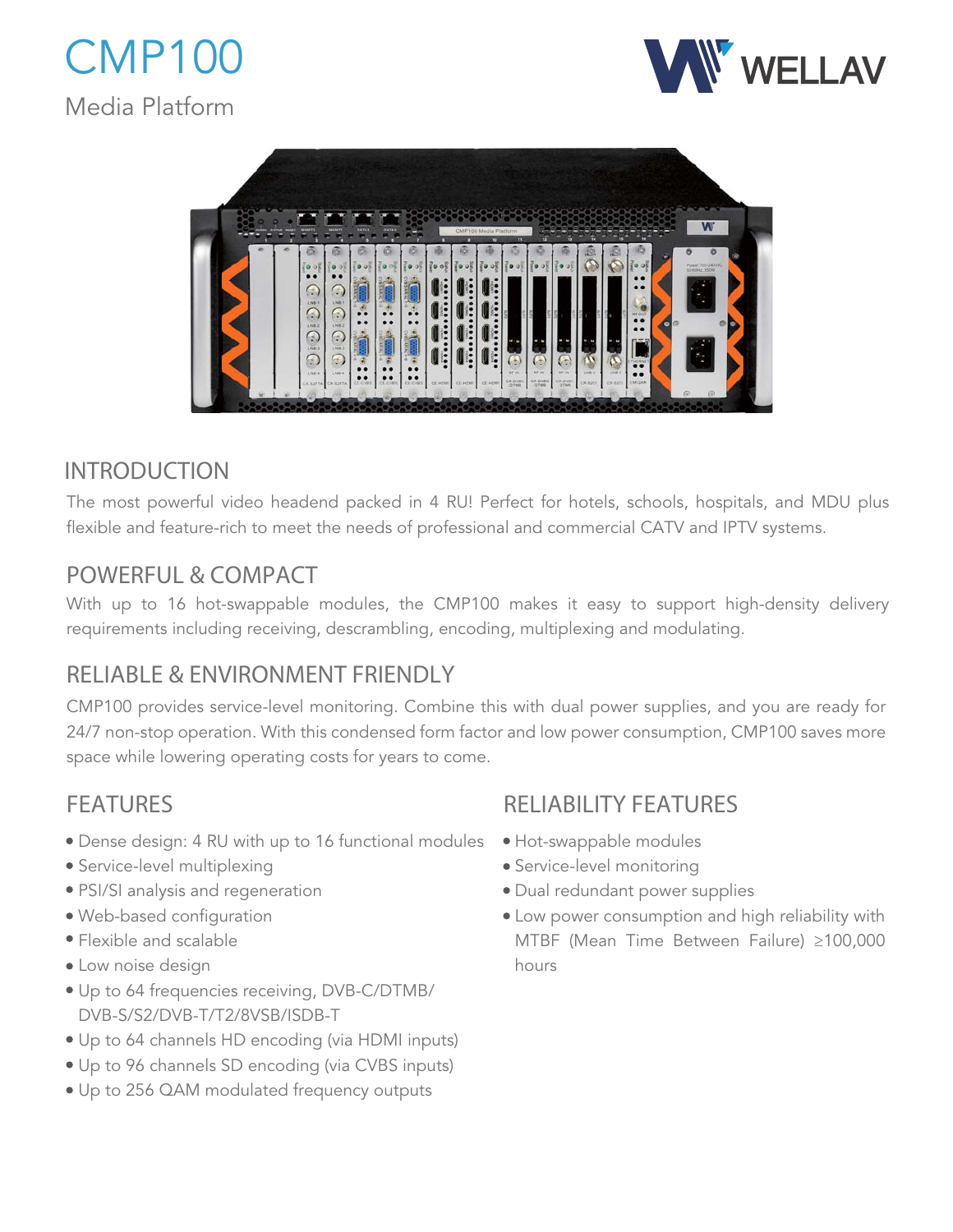

# SOLUTION



The CMP100 is the perfect choice for MATV/CATV/IPTV systems that require cost-effective distribution and centralized processing. The above example displays the following:

CMP100 receives signals from DVB-C/T/T2/S/S2, ISDB-T, 8VSB, DTMB, IP or baseband content, descrambles encrypted programs utilizing embedded CIs. The programs are then encoded, multiplexed into new streams and modulated to QAM/OFDM/ISDB-T/DTMB frequencies. The output frequencies are then easily delivered through traditional coaxial cable network or RJ45 outputs to an IP network. The IP output supports streaming content via UDP/RTP to Internet/Intranet. This allows operators the ability to deliver content to users' PC/TV or mobile devices. All of this in 4 RU, saving your space and operating costs. What's more, CMP100 seamlessly integrates with existing or third-party devices/systems (VOD, ad insertion or billing systems) offering a complete solution in less space and less operating expense.

| <b>Chassis</b>                                                            | Physical & Environment       |
|---------------------------------------------------------------------------|------------------------------|
| 16 hot-swappable slots                                                    | Input Voltage                |
| Dual redundant power supplies                                             | Power                        |
| Service level multiplexing                                                | Chassis Dimension            |
| 4 x Gigabit RJ45 (embedded) :<br>• MPEG TS over UDP/RTP multicast/unicast | <b>Operating Temperature</b> |
| • SPTS/MPTS<br>• Max. 120 inputs and 120 outputs                          | Storage Temperature          |
|                                                                           | Operating Humidity           |

| Physical & Environment       |                                                        |  |
|------------------------------|--------------------------------------------------------|--|
| Input Voltage                | 100~240 VAC                                            |  |
| Power                        | 350W                                                   |  |
| Chassis Dimension            | 480mm x 177mm x 345mm<br>$(W \times H \times D)$ , 4RU |  |
| <b>Operating Temperature</b> | $0^{\circ}$ C~50 $^{\circ}$ C                          |  |
| Storage Temperature          | $-10^{\circ}$ C~70 $^{\circ}$ C                        |  |
| <b>Operating Humidity</b>    | <95%                                                   |  |
| <b>MTBF</b>                  | ≥100,000 hours                                         |  |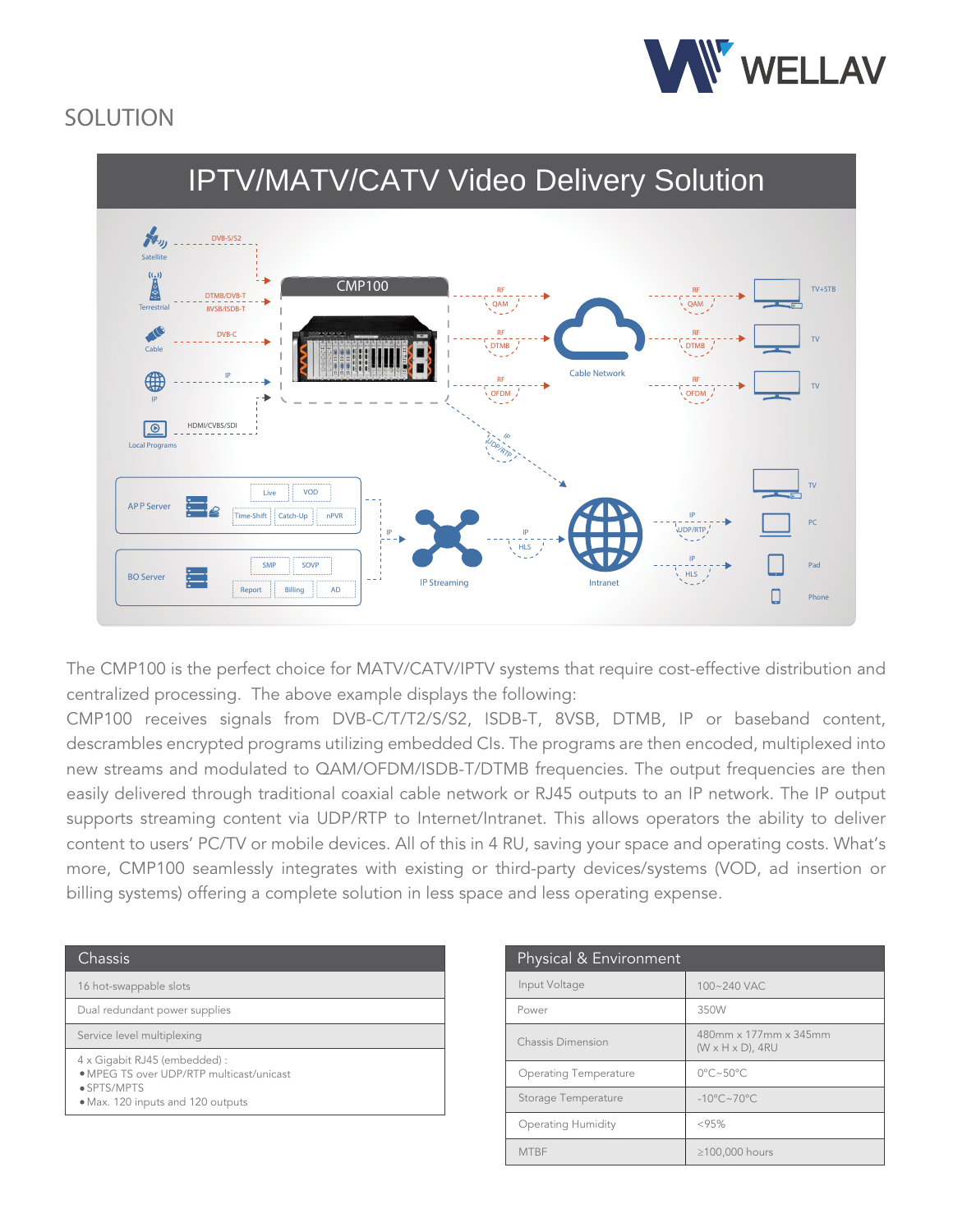



### DVB-C/DTMB Receiver Module

| DVB-C           |                                                                                      |
|-----------------|--------------------------------------------------------------------------------------|
| Input           | 4 channels via1 RF female connector                                                  |
| CΙ              | 2 x PCMCIA CL slots                                                                  |
| CAM             | Descrambled channel quantity depends on CAM<br>capability, 2 CAMs could be different |
| OAM Mode        | Annex A/C                                                                            |
| Frequency Range | 47~862MHz                                                                            |
| Bandwidth       | $6/7/8$ MHz                                                                          |
| Constellation   | 160AM/320AM/640AM/1280AM/2560AM                                                      |
| Symbol Rate     | $3.6 - 6.952$ Ms/s                                                                   |
| Signal Level    | 40~80dBuV                                                                            |
| CA System       | Supports mainstream CAS                                                              |

| <b>DTMB</b>      |                                                                                      |
|------------------|--------------------------------------------------------------------------------------|
| Input            | 4 channels via 1 RF female connector                                                 |
| CI.              | 2 x PCMCIA CI slots                                                                  |
| CAM              | Descrambled channel quantity depends on CAM<br>capability, 2 CAMs could be different |
| Modulation Mode  | <b>TDS-OFDM</b>                                                                      |
| Frequency Range  | $47 - 862MHz$                                                                        |
| Constellation    | 4QAM-NR/4QAM/16QAM/32QAM/64QAM                                                       |
| Signal Level     | $-65 - 25$ dm                                                                        |
| <b>CA System</b> | Supports mainstream CAS                                                              |



DVBC Annex B/ISDB-T Receiver Module

| <b>DVBC Annex B</b> |                                                                                      |  |
|---------------------|--------------------------------------------------------------------------------------|--|
| Input               | 4 channels via1 RF female connector                                                  |  |
| $\cap$              | 2 x PCMCIA CI slots                                                                  |  |
| CAM                 | Descrambled channel quantity depends on CAM<br>capability, 2 CAMs could be different |  |
| OAM Mode            | Annex B                                                                              |  |
| Frequency Range     | $47 - 862$ MHz                                                                       |  |
| Bandwidth           | 6MHz                                                                                 |  |
| Constellation       | 64QAM, 256QAM                                                                        |  |
| Symbol Rate         | 5.057Ms/s (64QAM)<br>5.360Ms/s (256QAM)                                              |  |
| Signal Level        | 40~80dBuV                                                                            |  |
| <b>CA System</b>    | Supports mainstream CAS                                                              |  |

| ISDB-T           |                                                                                      |
|------------------|--------------------------------------------------------------------------------------|
| Input            | 4 channels via1 RF female connector                                                  |
| $\bigcap$        | 2 x PCMCIA CI slots                                                                  |
| CAM              | Descrambled channel quantity depends on CAM<br>capability, 2 CAMs could be different |
| Frequency Range  | 177.143-863.143 MHz                                                                  |
| Bandwidth        | $6/7/8$ MHz                                                                          |
| Constellation    | DQPSK, QPSK, 16QAM, 64QAM                                                            |
| <b>FEC</b>       | 1/2, 2/3, 3/4, 5/6, 7/8, Automatic                                                   |
| Signal Level     | $-80 - -20$ dBm                                                                      |
| <b>CA System</b> | Supports mainstream CAS                                                              |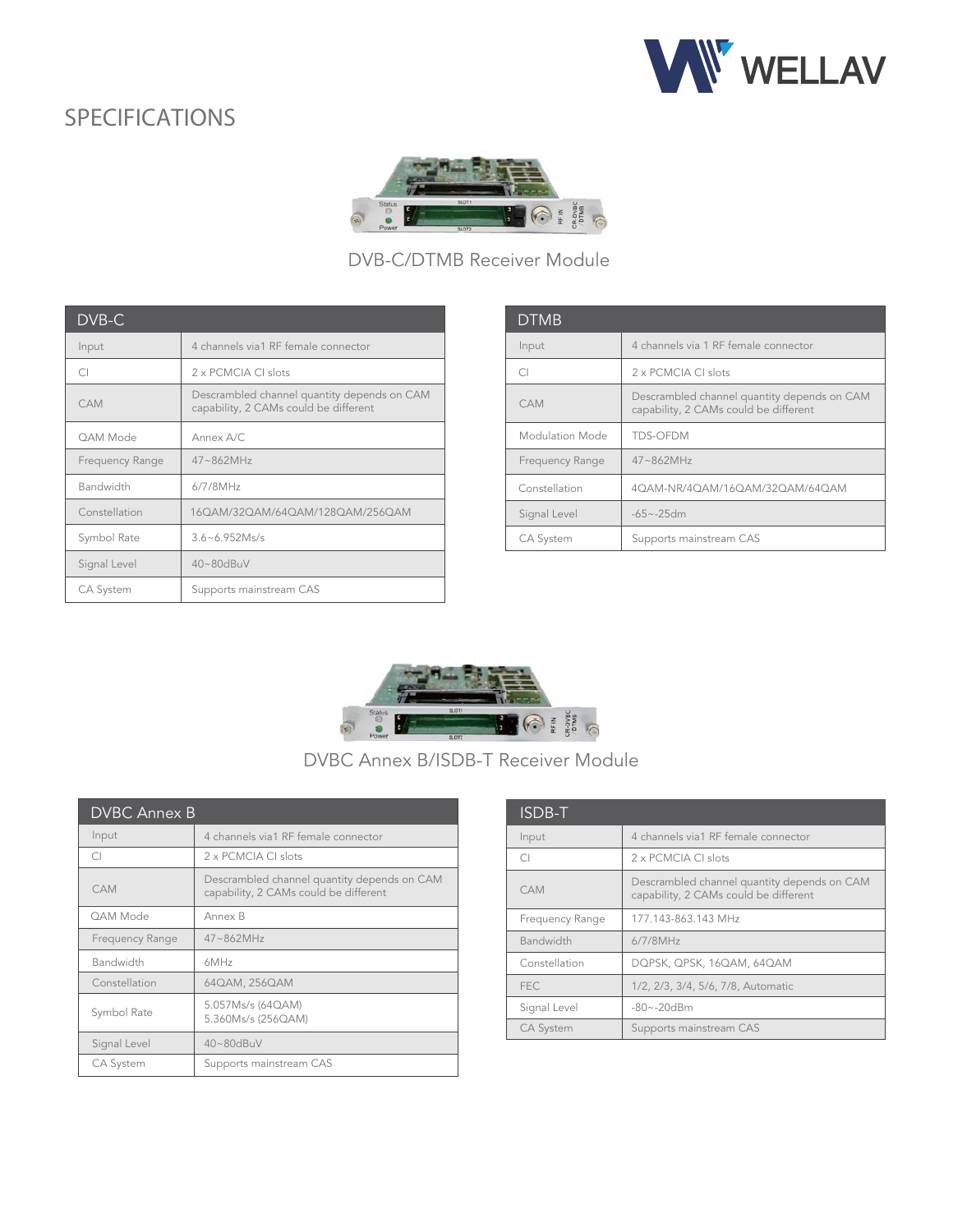



### DVB-S/S2 FTA Receiver Module

| $DVB-S/S2$         |                                                                                   |
|--------------------|-----------------------------------------------------------------------------------|
| Input              | C/Ku Band, 4 channels via 4 RF female connectors                                  |
| LNB Power          | Independent power supplies for LNB-1 & LNB-3                                      |
| LNB Voltage        | 13V/18V                                                                           |
| <b>LNB Current</b> | Max. 400mA                                                                        |
| Constellation      | QPSK, 8PSK                                                                        |
| Frequency Range    | 950~2150MHz                                                                       |
| Signal Level       | $-70 - -20dBm$                                                                    |
| Roll-off Factor    | 0.15, 0.20, 0.25, 0.35                                                            |
| Symbol Rate        | DVB-S: $1 \sim 45Msps$<br>DVB-S2: 1~45Msps                                        |
| FEC                | DVB-S: 1/2, 2/3, 3/4, 5/6, 7/8<br>DVB-S2: 1/2, 3/5, 2/3, 3/4, 4/5, 5/6, 8/9, 9/10 |



DVB-S/S2 with CI Receiver Module

| DVB-S/S2           |                                                                                                                        |
|--------------------|------------------------------------------------------------------------------------------------------------------------|
| Input              | C/Ku Band, 4 channels via 2 RF female connectors<br>CH1 & CH2 via LNB-1<br>CH <sub>3</sub> & CH <sub>4</sub> via LNB-2 |
| LNB Power          | Independent power supplies for each LNB                                                                                |
| LNB Voltage        | 13V/18V                                                                                                                |
| <b>LNB Current</b> | Max. 400mA                                                                                                             |
| $\bigcap$          | 2 x PCMCIA CI slots                                                                                                    |
| <b>CAM</b>         | Descrambled channel quantity depends on CAM<br>capability, 2 CAMs could be different                                   |
| Constellation      | QPSK, 8PSK                                                                                                             |
| Frequency Range    | 950~2150MHz                                                                                                            |
| Signal Level       | $-70 - -20dBm$                                                                                                         |
| Roll-off Factor    | 0.15, 0.20, 0.25, 0.35                                                                                                 |
| Symbol Rate        | DVB-S: $1~-45$ Msps<br>DVB-S2: 1~45Msps                                                                                |
| <b>FEC</b>         | DVB-S: 1/2, 2/3, 3/4, 5/6, 7/8<br>DVB-S2: 1/2, 3/5, 2/3, 3/4, 4/5, 5/6, 8/9, 9/10                                      |
| <b>CA System</b>   | Supports mainstream CAS                                                                                                |



### DVB-S/S2/S2X FTA Receiver Module

| DVB-S/S2/S2X       |                                                                                                                                             |
|--------------------|---------------------------------------------------------------------------------------------------------------------------------------------|
| Input              | C/Ku Band, 4 channels via 4 RF female connectors                                                                                            |
| LNB Power          | Independent power supplies for each LNB                                                                                                     |
| LNB Voltage        | 13V/18V                                                                                                                                     |
| <b>LNB Current</b> | Max. 400mA                                                                                                                                  |
| Constellation      | DVB-S: QPSK, 8PSK<br>DVB-S2: QPSK, 8PSK, 16APSK, 32APSK<br>DVB-S2X: QPSK, 8PSK, 16APSK, 32APSK, 64APSK                                      |
| Frequency Range    | $950 - 2150$ MH <sub>z</sub>                                                                                                                |
| Signal Level       | $-70 - -20dBm$                                                                                                                              |
| Roll-off Factor    | 0.15, 0.20, 0.25, 0.35                                                                                                                      |
| Symbol Rate        | DVB-S: $1~-45$ Msps<br>DVB-S2: $1~-45$ Msps<br>DVB-S2X: 1~34 Msps                                                                           |
| <b>FEC</b>         | DVB-S: 1/2, 2/3, 3/4, 5/6, 7/8<br>DVB-S2: 1/2, 3/5, 2/3, 3/4, 4/5, 5/6, 8/9, 9/10<br>DVB-S2X: 11/15, 7/9, 4/5, 5/6<br>(Normal FEC FECFRAME) |



#### DVB-S/S2/S2X with CI Receiver Module (Coming soon)

| DVB-S/S2/S2X     |                                                                                                                                             |
|------------------|---------------------------------------------------------------------------------------------------------------------------------------------|
| Input            | C/Ku Band, 4 channels via 2 RF female connectors<br>CH1 & CH2 via LNB-1<br>CH3 & CH4 via LNB-2                                              |
| INB Power        | Independent power supplies for each LNB                                                                                                     |
| LNB Voltage      | 13V/18V                                                                                                                                     |
| LNB Current      | Max. 400mA                                                                                                                                  |
| $\cap$           | 2 x PCMCIA CL slots                                                                                                                         |
| CAM              | Descrambled channel quantity depends on CAM<br>capability, 2 CAMs could be different                                                        |
| Constellation    | DVB-S: QPSK, 8PSK<br>DVB-S2: QPSK, 8PSK, 16APSK, 32APSK<br>DVB-S2X: QPSK, 8PSK, 16APSK, 32APSK, 64APSK                                      |
| Frequency Range  | 950~2150MHz                                                                                                                                 |
| Signal Level     | $-70 - -20dBm$                                                                                                                              |
| Roll-off Factor  | 0.15, 0.20, 0.25, 0.35                                                                                                                      |
| Symbol Rate      | DVB-S: 1~45Msps<br>DVB-S2: 1~45Msps<br>DVB-S2X: 1~34 Msps                                                                                   |
| FFC.             | DVB-S: 1/2, 2/3, 3/4, 5/6, 7/8<br>DVB-S2: 1/2, 3/5, 2/3, 3/4, 4/5, 5/6, 8/9, 9/10<br>DVB-S2X: 11/15, 7/9, 4/5, 5/6<br>(Normal FEC FECFRAME) |
| <b>CA System</b> | Supports mainstream CAS                                                                                                                     |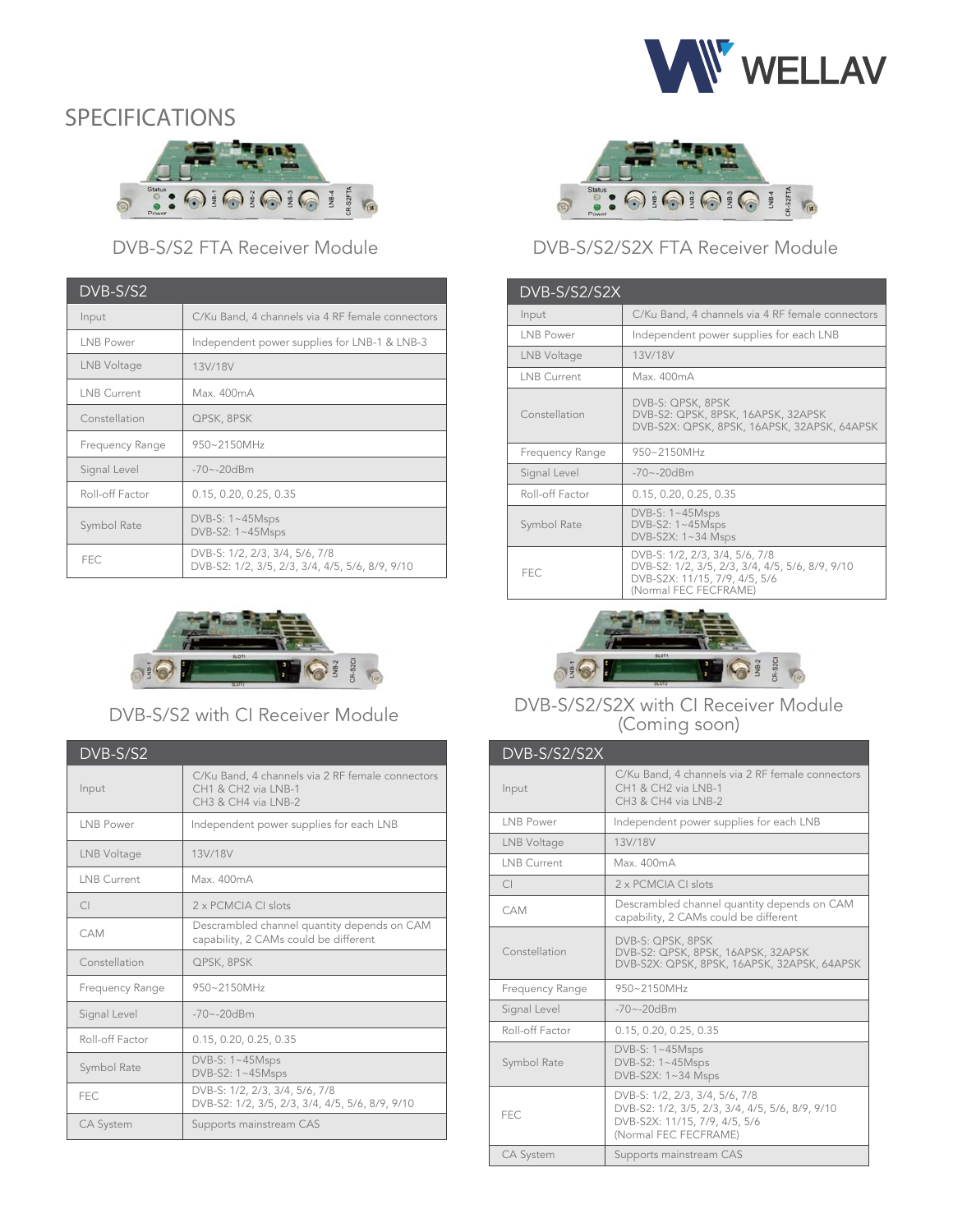

### SPECIFICATIONS  $\bigcirc \frac{1}{2} \bigcirc \frac{1}{2} \bigcirc \frac{1}{2} \bigcirc \frac{1}{2} \bigcirc \frac{1}{2} \bigcirc \frac{1}{2} \bigcirc \frac{1}{2} \bigcirc \frac{1}{2} \bigcirc \frac{1}{2}$ A00A OEOEOEO: Š.

### DVB-S/S2 FTA Receiver Module

| DVB-S/S2           |                                                                                   |
|--------------------|-----------------------------------------------------------------------------------|
| Input              | C/Ku Band, 8 channels via 8 RF female connectors                                  |
| LNB Power          | Independent power supplies for LNB-1<br>LNB-3, LNB-5 and LNB-7                    |
| LNB Voltage        | 13V/18V                                                                           |
| <b>LNB Current</b> | Max. 400mA                                                                        |
| Constellation      | QPSK, 8PSK                                                                        |
| Frequency Range    | 950~2150MHz                                                                       |
| Signal Level       | $-70 - -20dBm$                                                                    |
| Roll-off Factor    | 0.15, 0.20, 0.25, 0.35                                                            |
| Symbol Rate        | $DVB-S: 1~-45Msps$<br>$DVB-S2: 1~-45Msps$                                         |
| <b>FEC</b>         | DVB-S: 1/2, 2/3, 3/4, 5/6, 7/8<br>DVB-S2: 1/2, 3/5, 2/3, 3/4, 4/5, 5/6, 8/9, 9/10 |



DVB-T/T2 with CI Receiver Module

| DVB-T/T2         |                                                                                      |
|------------------|--------------------------------------------------------------------------------------|
| Input            | 4 channels via 1 RF female connector                                                 |
| CI.              | 2 x PCMCIA CI slots                                                                  |
| CAM              | Descrambled channel quantity depends on CAM<br>capability, 2 CAMs could be different |
| Frequency Range  | $47 - 862$ MH <sub>7</sub>                                                           |
| <b>Bandwidth</b> | $6/7/8$ MHz                                                                          |
| Constellation    | DVB-T: OPSK/16OAM/64OAM<br>DVB-T2: QPSK/16QAM/64QAM/256QAM                           |
| Guard Interval   | DVB-T: 1/4, 1/8, 1/16, 1/32<br>DVB-T2: 1/4, 1/8, 1/16, 1/32, 1/128<br>19/256, 19/128 |
| FFT Size         | DVB-T: 2K, 8K<br>DVB-T2: 1K, 2K, 4K, 8K, 16K, 32K                                    |
| Signal Level     | $-80 - -20dBm$                                                                       |
| <b>CA System</b> | Supports mainstream CAS                                                              |



#### DVB-S/S2/S2X FTA Receiver Module (Coming soon)

| <b>DVB-S/S2/S2X</b> |                                                                                                                                                     |
|---------------------|-----------------------------------------------------------------------------------------------------------------------------------------------------|
| Input               | C/Ku Band, 8 channels via 8 RF female connectors                                                                                                    |
| I NB Power          | Independent power supplies for each LNB                                                                                                             |
| LNB Voltage         | 13V/18V                                                                                                                                             |
| LNB Current         | Max 400mA                                                                                                                                           |
| Constellation       | DVB-S: QPSK, 8PSK<br>DVB-S2: QPSK, 8PSK, 16APSK, 32APSK<br>DVB-S2X: QPSK, 8PSK, 16APSK, 32APSK, 64APSK<br>*DVB-S2X and 64APSK are licensed features |
| Frequency Range     | 950~2150MHz                                                                                                                                         |
| Signal Level        | $-70 - -20dBm$                                                                                                                                      |
| Roll-off Factor     | 0.15, 0.20, 0.25, 0.35                                                                                                                              |
| Symbol Rate         | DVB-S: $1~-45$ Msps<br>DVB-S2: 1~45Msps<br>DVB-S2X: 1~34 Msps                                                                                       |
| <b>FEC</b>          | DVB-S: 1/2, 2/3, 3/4, 5/6, 7/8<br>DVB-S2: 1/2, 3/5, 2/3, 3/4, 4/5, 5/6, 8/9, 9/10<br>DVB-S2X: 11/15, 7/9, 4/5, 5/6<br>(Normal FEC FECFRAME)         |



#### 8VSB Receiver Module

| 8VSB            |                                      |
|-----------------|--------------------------------------|
| Input           | 4 channels via 4 RF female connector |
| Frequency Range | 50~860MHz                            |
| Bandwidth       | 6MHz                                 |
| Modulation      | 8VSB                                 |
| Signal Level    | $-80 - -20dBm$                       |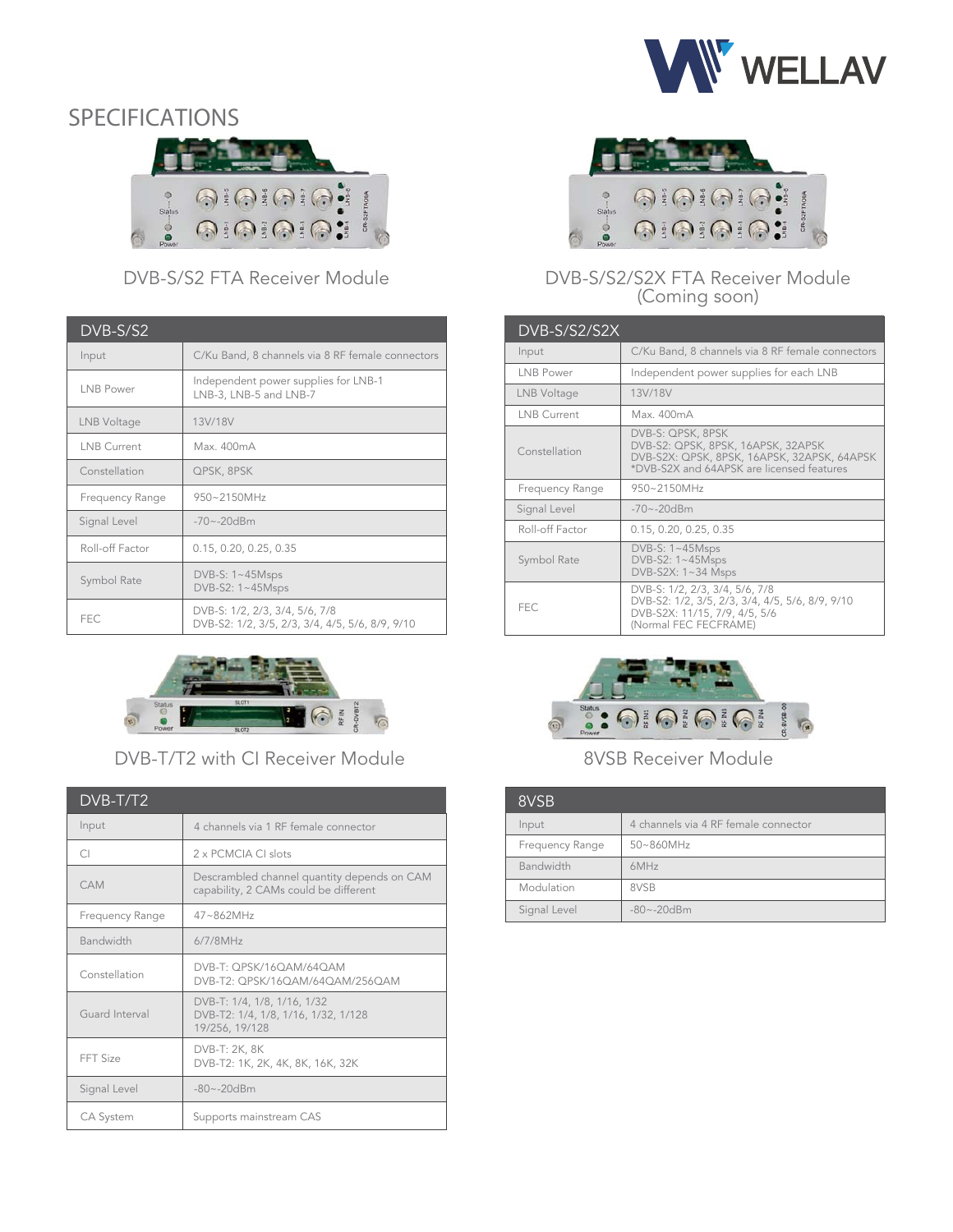



CI Scrambler/Descrambler module

| Standard         | EN 50221                                                                                                           |
|------------------|--------------------------------------------------------------------------------------------------------------------|
| Interface        | 2 x PCMCIA CI slots                                                                                                |
| CAM Scrambling   | <b>Support Xcrypt CAMCAS</b>                                                                                       |
| CAM Descrambling | Supports mainstream CAS<br>Descrambled channel quantity depends on<br>CAM capability,<br>2 CAMs could be different |



### 8VSB Modulation Module

| 8VSB            |                                                 |
|-----------------|-------------------------------------------------|
| Output          | 4/8 frequencies via 1 RF female connector $75Ω$ |
| Standard        | ATSC A/35                                       |
| Frequency Range | 50~860 MHz                                      |
| Bandwidth       | 6MHz                                            |
| Constellation   | 8VSB                                            |
| Output Level    | Max. 105dBµV                                    |
| <b>MFR</b>      | >40dB                                           |



OFDM Modulation Module

| <b>OFDM</b>     |                                                      |
|-----------------|------------------------------------------------------|
| Output          | 4/8 frequencies via 1 RF female connector $75\Omega$ |
| Standard        | <b>ETSI EN 300744</b>                                |
| Frequency Range | $47 - 862MHz$                                        |
| Bandwidth       | 8MHz                                                 |
| Constellation   | QPSK/16QAM/64QAM                                     |
| Guard Intervals | 1/4, 1/8, 1/16, 1/32                                 |
| FFT Size        | 2K, 8K                                               |
| Code Rates      | 1/2, 2/3, 3/4, 5/6, 7/8                              |
| Output Level    | Max. 105dBµV                                         |
| <b>MER</b>      | >32dB                                                |



### DTMB Modulation Module

| <b>DTMB</b>     |                                                      |
|-----------------|------------------------------------------------------|
| Output          | 4/8 frequencies via 1 RF female connector $75\Omega$ |
| Standard        | DTMB GB20600-2006                                    |
| Frequency Range | $47 - 862$ MHz                                       |
| Constellation   | 40AM-NR/40AM/160AM/320AM/640AM                       |
| Output Level    | Max. 105dBµV                                         |
| <b>MFR</b>      | $>32$ d $B$                                          |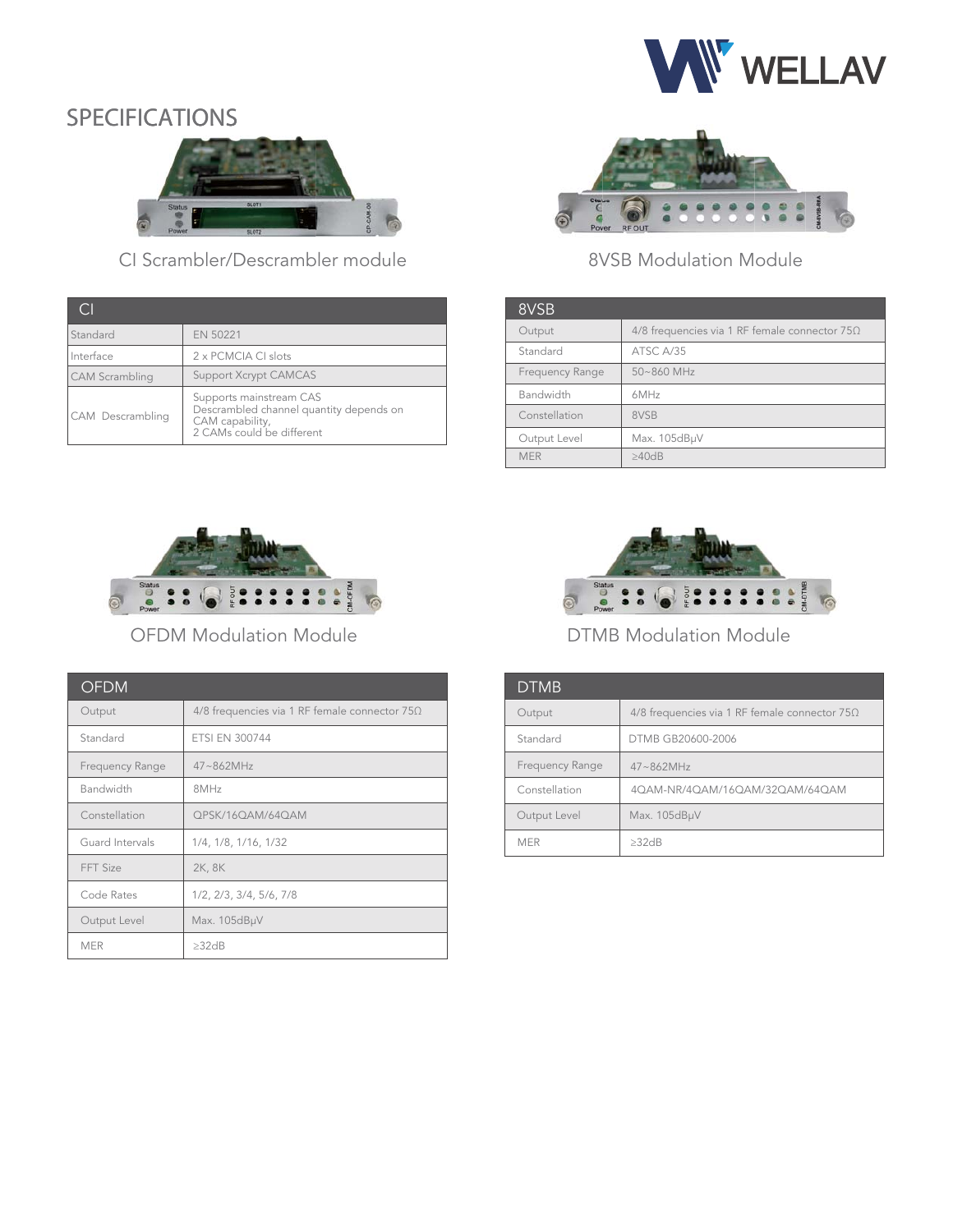

# SPECIFICATIONS PECIFICATIONS



### QAMA Modulation Module

| <b>OAMA</b>     |                                                 |
|-----------------|-------------------------------------------------|
| Output          | 4/8 frequencies via 1 RF female connector $75Ω$ |
| Standard        | ITU-T J.83 Annex A/C                            |
| Frequency Range | $47 - 862MHz$                                   |
| Bandwidth       | $6/7/8$ MHz                                     |
| Constellation   | 160AM/320AM/640AM/1280AM/2560AM                 |
| Symbol Rate     | $3.6 - 6.9$ Ms/s                                |
| Output Level    | Max. 105dBµV                                    |
| <b>MFR</b>      | >32dB                                           |



### QAMB Modulation Module

| QAMB            |                                                 |
|-----------------|-------------------------------------------------|
| Output          | 4/8 frequencies via 1 RF female connector $75Ω$ |
| Standard        | ITU-T J.83 Annex B                              |
| Frequency Range | $47 - 862$ MHz                                  |
| Bandwidth       | $6/7/8$ MHz                                     |
| Constellation   | 640AM/2560AM                                    |
| Symbol Rate     | $3.6 - 6.9$ Ms/s                                |
| Output Level    | Max. 105dBµV                                    |
| <b>MFR</b>      | >32dB                                           |



QAM Modulation Module

| <b>QAM</b>         |                                                              |
|--------------------|--------------------------------------------------------------|
| Output             | 16 non-adjacent frequencies via 1 RF female<br>connector 750 |
| $1 \times R$ . 145 | Reserved for scrambling                                      |
| Standard           | ITU-T J.83 Annex A/B/C                                       |
| Frequency Range    | $47 - 862$ MHz                                               |
| <b>Bandwidth</b>   | $6/7/8$ MHz                                                  |
| Constellation      | 160AM/320AM/640AM/1280AM/2560AM                              |
| Symbol Rate        | $3.6 - 6.9$ Ms/s                                             |
| Output Level       | Max. 106dBµV                                                 |
| <b>MER</b>         | >40dB                                                        |



### ISDB-T Modulation Module

| ISDB-T            |                                                       |
|-------------------|-------------------------------------------------------|
| Output            | 4/8 frequencies via 1 RF female connector, $75\Omega$ |
| Standard          | ARIB STD-B31                                          |
| Frequency Range   | 57-860MHz                                             |
| Bandwidth         | 6MHz                                                  |
| Constellation     | QPSK, 16QAM, 64QAM                                    |
| Transmission Mode | 2K                                                    |
| RS Code           | RS(204.188)                                           |
| <b>FEC</b>        | 1/2, 2/3, 3/4, 5/6, 7/8                               |
| Guard Interval    | 1/4, 1/8, 1/16, 1/32                                  |
| Hierarchy Mode    | Layer A                                               |
| Segment Mode      | Full Seq                                              |
| Output Level      | Max. 104dBµV                                          |
| <b>MER</b>        | $\geq 40$ dB                                          |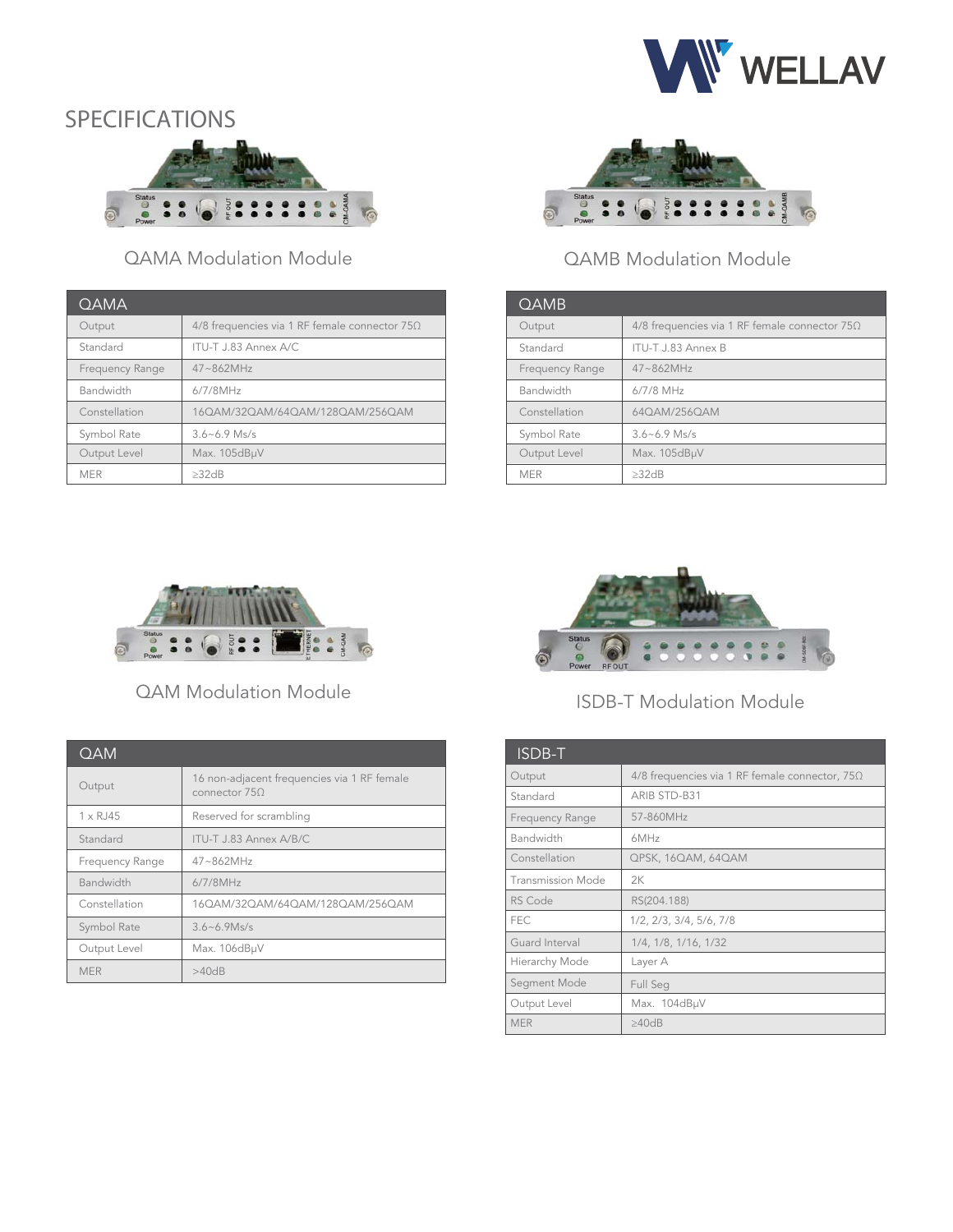



### Commercial HDMI Encoder Module

| <b>HDMI</b>           |                                                                                                                                                                             |
|-----------------------|-----------------------------------------------------------------------------------------------------------------------------------------------------------------------------|
| Input                 | 4 channels via 4 HDMI female connectors<br>(HDMI 1.4)                                                                                                                       |
| Video                 | H.264/AVC HD: MP/HP@L4.0/4.1/4.2<br>SD: MP/HP@L3.0/3.1/3.2                                                                                                                  |
| Resolution            | SD: 576i50, 480i59.94<br>HD: 1080p-25/30/50/59.94/60<br>1080i-50/59.94/60<br>720p-50/60<br>*Output supports progressive only, and resolution<br>supports up to 1920*1080p30 |
| Bitrate Control       | <b>CBR</b>                                                                                                                                                                  |
| Video Bitrate         | 600~12,000Kbps                                                                                                                                                              |
| <b>GOP Structure</b>  | <b>IPPP</b>                                                                                                                                                                 |
| <b>GOP Size</b>       | $1 - 99$                                                                                                                                                                    |
| Aspect Ratio          | Automatic or Manual                                                                                                                                                         |
| Audio                 | MPEG-1 Layer II, AC3 (optional), AAC (optional)                                                                                                                             |
| Audio Bitrate         | 32~384Kbps                                                                                                                                                                  |
| Audio Mode            | Stereo (2.0, including downmix)                                                                                                                                             |
| Audio Sampling Rate   | 48kHz                                                                                                                                                                       |
| Audio Volume Leveling | $-20dB - 20dB$                                                                                                                                                              |
| OSD Overlay           | Text, Image, QR Code                                                                                                                                                        |



### HDMI Encoder Module with YPbPr/CC

| <b>HDMI</b>            |                                                                                                                                  |
|------------------------|----------------------------------------------------------------------------------------------------------------------------------|
| Input                  | 2 channels via 2 HDMI or 2 component<br>Female connectors (HDMI1.4)<br>CC/Component input via DB15 port                          |
| Video                  | H.264/AVC HD: MP/HP@L4.0, SD: MP/HP@L3.0<br>MPEG-2 SD: MP @ML HD: MP@HL                                                          |
| Resolution             | SD: 576i50, 480i59.94<br>HD: 1080p-25/30/50/59.94/60<br>1080i-50/60<br>720p-50/60<br>* The maximum output resolution is 1080i60. |
| <b>Bitrate Control</b> | <b>CBR</b>                                                                                                                       |
| <b>Bitrate</b>         | 1,000~18,000Kbps                                                                                                                 |
| <b>GOP Structure</b>   | IBBP, IPPP, IBP                                                                                                                  |
| <b>GOP Size</b>        | $6 - 63$                                                                                                                         |
| Audio                  | MPEG-1 Layer II, AC3, AAC                                                                                                        |
| Audio Mode             | Stereo (2.0, includingdownmix)                                                                                                   |
| Sampling Rate          | 48kHz                                                                                                                            |



### Professional HDMI Encoder Module

| <b>HDMI</b>           |                                                                                                                                           |
|-----------------------|-------------------------------------------------------------------------------------------------------------------------------------------|
| Input                 | 4 channels via 4 HDMI female connectors<br>(HDMI 1.4)                                                                                     |
| Video                 | H.264/AVC HD: MP/HP@L4.0<br>SD: MP/HP@L3.0<br>MPEG-2 SD: MP@ML                                                                            |
| Resolution            | SD: 576i50, 480i59.94<br>HD: 1080p-25/30/50/59.94/60<br>1080i-50/59 94/60<br>720p-50/60<br>*Output resolution supports up to 1920*1080p30 |
| Bitrate Control       | <b>CBR</b>                                                                                                                                |
| Video Bitrate         | 1,000~14,000Kbps                                                                                                                          |
| <b>GOP Structure</b>  | IBBP, IPPP, IBP                                                                                                                           |
| <b>GOP Size</b>       | $6 - 63$                                                                                                                                  |
| Aspect Ratio          | Automatic or Manual                                                                                                                       |
| Audio                 | MPEG-1 Layer II, AC3 (optional), AAC (optional)                                                                                           |
| Audio Bitrate         | 32~384Kbps                                                                                                                                |
| Audio Mode            | Stereo (2.0, including downmix)                                                                                                           |
| Audio Sampling Rate   | 48kHz                                                                                                                                     |
| Audio Volume Leveling | $-20dB - 20dB$                                                                                                                            |



### HDMI Encoder Module with CC

| <b>HDMI</b>            |                                                                                                                                 |
|------------------------|---------------------------------------------------------------------------------------------------------------------------------|
| Input                  | 2 channels via 2 HDMI<br>Female connectors (HDMI1.4)<br>CC via RCA connector                                                    |
| Video                  | H.264/AVC HD: MP/HP@L4.0, SD: MP/HP@L3.0<br>MPEG-2 SD: MP @ML HD: MP@HL                                                         |
| Resolution             | SD: 576i50, 480i59.94<br>HD: 1080p-25/30/50/59.94/60<br>1080i-50/60<br>720p-50/60<br>*The maximum output resolution is 1080i60. |
| <b>Bitrate Control</b> | <b>CBR</b>                                                                                                                      |
| <b>Bitrate</b>         | 1,000~18,000Kbps                                                                                                                |
| <b>GOP Structure</b>   | IBBP, IPPP, IBP                                                                                                                 |
| <b>GOP Size</b>        | $6 - 63$                                                                                                                        |
| Audio                  | MPEG-1 Layer II, AC3, AAC                                                                                                       |
| Audio Mode             | Stereo (2.0, includingdownmix)                                                                                                  |
| Sampling Rate          | 48kHz                                                                                                                           |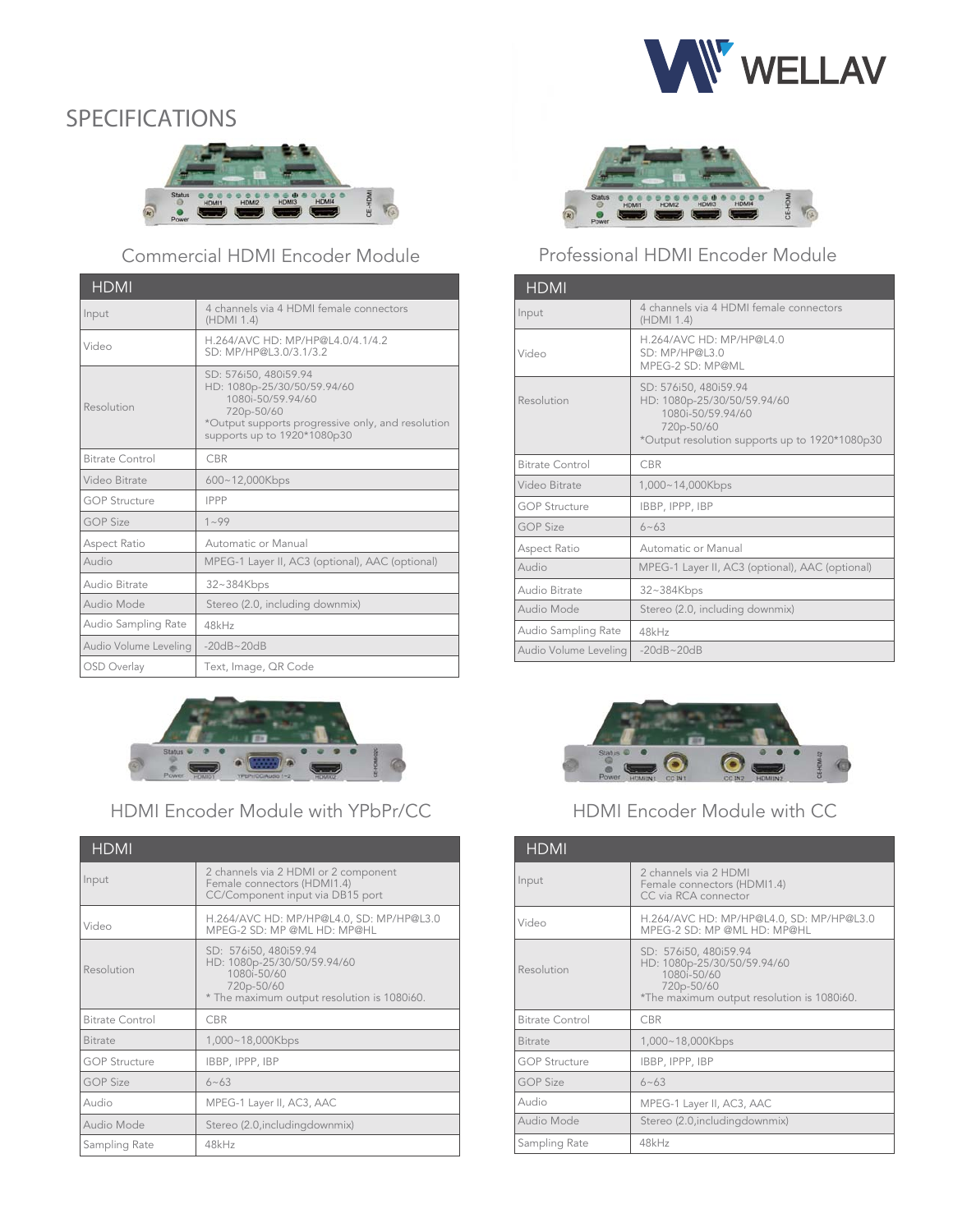



SDI Encoder Module

| <b>SDI</b>             |                                                                                                                                  |
|------------------------|----------------------------------------------------------------------------------------------------------------------------------|
| Input                  | 2 channels via 2 SDI or CVBS<br>SDI or CVBS via BNC connector<br>Audio via phoenix connector                                     |
| Video                  | H.264/AVC HD: MP/HP@L4.0, SD: MP/HP@L3.0<br>MPEG-2 SD: MP @ML HD: MP@HL                                                          |
| Resolution             | SD: 576i50, 480i59.94<br>HD: 1080p-25/30/50/59.94/60,<br>1080i-50/60<br>720p-50/60<br>*The maximum output resolution is 1080i60. |
| <b>Bitrate Control</b> | <b>CBR</b>                                                                                                                       |
| <b>Bitrate</b>         | 1,000~18,000Kbps                                                                                                                 |
| <b>GOP Structure</b>   | IBBP, IPPP, IBP                                                                                                                  |
| <b>GOP Size</b>        | $6 - 63$                                                                                                                         |
| Audio                  | MPEG-1 Layer II, AC3, AAC                                                                                                        |
| Audio Mode             | Stereo (2.0, including downmix)                                                                                                  |
| Sampling Rate          | 48kHz                                                                                                                            |



HEVC HDMI Encoder Module (4-CH)

| <b>HEVC</b>            |                                                                                                                                                                                       |
|------------------------|---------------------------------------------------------------------------------------------------------------------------------------------------------------------------------------|
| Input                  | 4 channels via 4 HDMI<br>female connectors (HDMI 1.4)                                                                                                                                 |
| Video                  | H.264/AVC MP/HP@4.2<br>H.265/HEVC MP@L4.1                                                                                                                                             |
| Resolution             | HD:<br>1080p-29.97/30/50/59.94/60<br>1080i-29.97/30/50/59.94/60<br>720p-50/59.94/60<br>SD:<br>576i50<br>576p50<br>480i-59.94/60<br>480p-59.94/60<br>*Output supports progressive only |
| <b>Bitrate Control</b> | CBR                                                                                                                                                                                   |
| Video Bitrate          | 600~20000 Kbps                                                                                                                                                                        |
| <b>GOP Structure</b>   | <b>IPPP</b>                                                                                                                                                                           |
| <b>GOP Size</b>        | $1 - 60$                                                                                                                                                                              |
| Aspect Ratio           | Automatic or Manual                                                                                                                                                                   |
| Audio                  | MPEG-1 Layer II, AC3 (optional), AAC (optional)                                                                                                                                       |
| Audio Bitrate          | 32~192 Kbps                                                                                                                                                                           |
| Audio Mode             | Stereo 2.0                                                                                                                                                                            |
| Audio Sampling Rate    | 48kHz                                                                                                                                                                                 |
| Audio Volume Leveling  | $-20dB - 20dB$                                                                                                                                                                        |
| <b>OSD</b> Overlay     | Text, Image, QR Code                                                                                                                                                                  |



### HEVC HDMI Encoder Module (8-CH)

| <b>HEVC</b>            |                                                                                                                                                                                                                |
|------------------------|----------------------------------------------------------------------------------------------------------------------------------------------------------------------------------------------------------------|
| Input                  | 8 channels via 8 HDMI<br>female connectors (HDMI 1.4)                                                                                                                                                          |
| Video                  | H.264/AVC MP/HP@4.2<br>H.265/HEVC MP@L4.1                                                                                                                                                                      |
| Resolution             | HD: 1080p-29.97/30<br>1080i-29.97/30/50/59.94/60<br>720p-50/59.94/60<br>SD: 576i50<br>576p50<br>480i-59.94/60<br>480p-59.94/60<br>*Output supports progressive only, and resolution<br>supports up to 1080p30. |
| <b>Bitrate Control</b> | <b>CBR</b>                                                                                                                                                                                                     |
| Video Bitrate          | 600~20000 Kbps                                                                                                                                                                                                 |
| <b>GOP Structure</b>   | <b>IPPP</b>                                                                                                                                                                                                    |
| <b>GOP Size</b>        | $1 - 60$                                                                                                                                                                                                       |
| Aspect Ratio           | Automatic or Manual                                                                                                                                                                                            |
| Audio                  | MPEG-1 Layer II, AC3 (optional), AAC (optional)                                                                                                                                                                |
| Audio Bitrate          | 32~192 Kbps                                                                                                                                                                                                    |
| Audio Mode             | Stereo 2.0                                                                                                                                                                                                     |
| Audio Sampling Rate    | 48kHz                                                                                                                                                                                                          |
| Audio Volume Leveling  | $-20dB - 20dB$                                                                                                                                                                                                 |
| OSD Overlay            | Text, Image, QR Code                                                                                                                                                                                           |